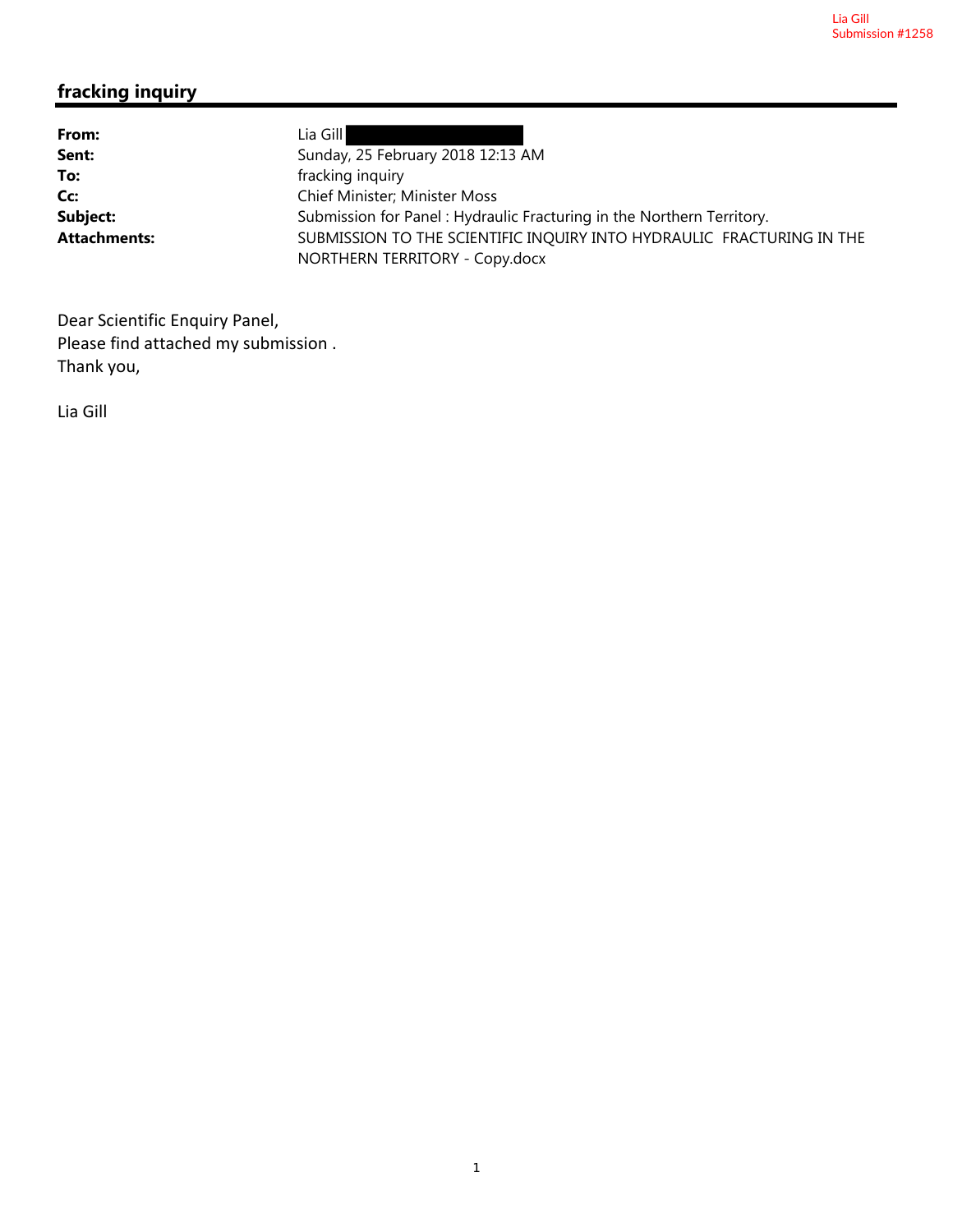## SUBMISSION TO THE SCIENTIFIC INQUIRY INTO HYDRAULIC FRACTURING IN THE NORTHERN TERRITORY.

5/2/2018



I am a Mother and a Grandmother who has lived in the Territory virtually all my life and I am horrified at the probability of the living hell that our families will be left to deal with in in the aftermath of hydraulic fracturing being allowed in the Northern Territory.

I am also a horticulturist and practitioner of Permaculture , and have studied Conservation and Land Management . I have a lifelong love and connection to our bushland of the Top End.

There is strong evidence from all countries in the world that have allowed this type of mining that poor health, water contamination, pollution and environmental degradation has occurred as a direct result. We have seen this outcome close to hand in Queensland already where large tracts of bushland has died off, and the Condamine River is bubbling with methane emissions. Victoria has already sensibly taken the step to ban fracking because it was deemed too great a risk as have several other areas of the world.

We are dependent on our groundwater for our survival. To risk this precious resource, the health and future of the citizens of the Northern Territory, and our pastoral, agricultural and tourism industries for the very short term ,and questionable financial gain that hydraulic fracturing would provide would not only be extremely foolish but absolutely criminal. To take the risks that this type of mining brings with it is like playing Russian roulette with our future health, our industries and environment but with 5 bullets in the barrel instead of just one.

There is a lack of data and understanding of the effects of climate change on our ground water, the variability of current and future rain fall amounts, and the ground water systems of the Northern Territory are also not fully understood. And though this panel has identified the risks to surface and ground water that could occur as a result of hydraulic fracturing the level of those risks or how to fully mitigate them have not been determined in the draft final report.

The effects of seismic activity are also of concern. We regularly experience tremors and though there may not be foreseeable problems in simulated or theoretical models these findings do not relate to reality or the unpredictable nature of the earths movement which may also be impacted upon as a direct result of hydraulic fracturing as has resulted in other countries such as in Canada and Texas in the USA. (Report show faults in Beetaloo Basin

: http://www.sciencedirect.com/science/artical/pii/S0301926817303613#b0125 ,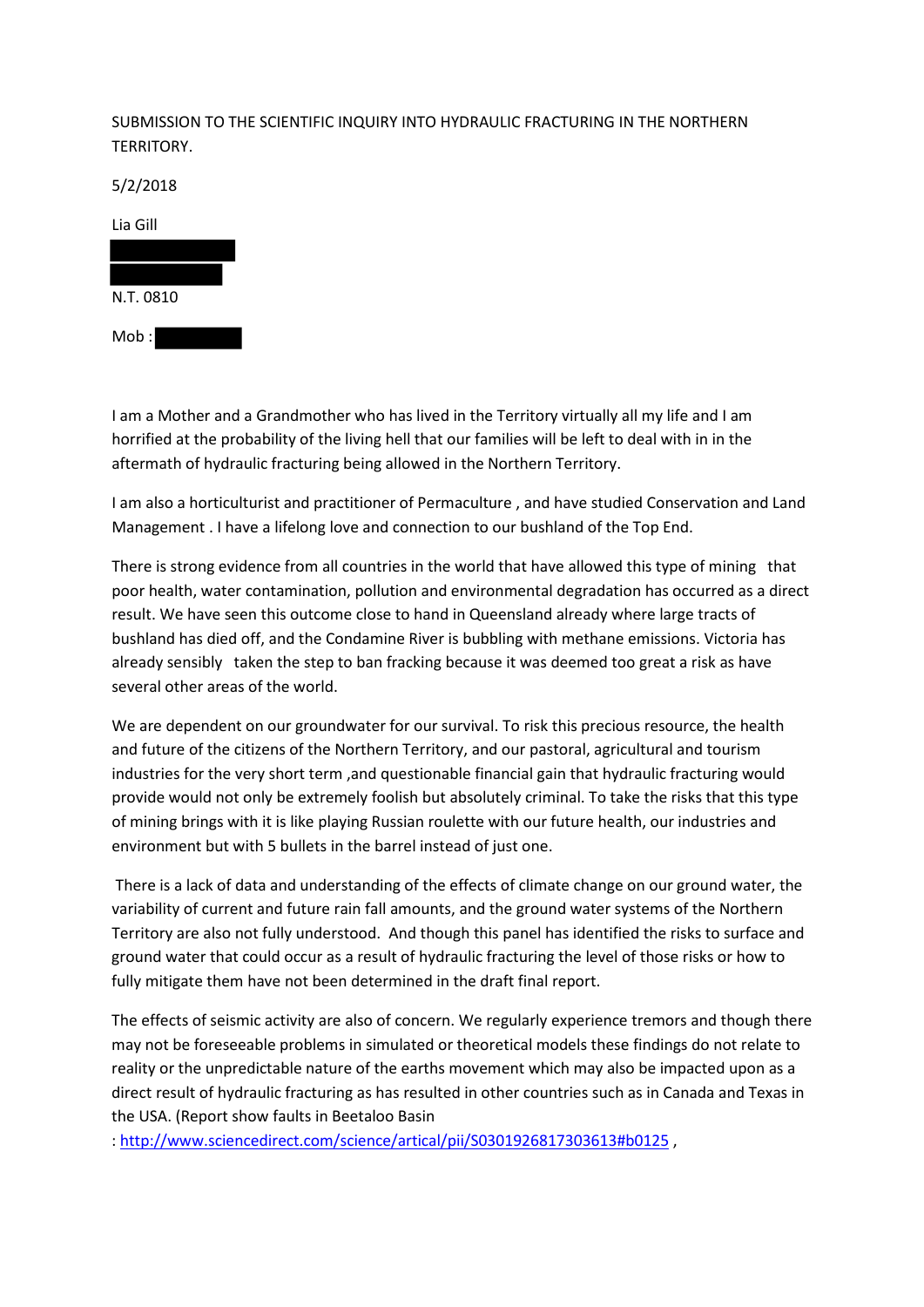Seismicity During the Initial Stages Of the Guy –Greenbrier, Arkansas, Earthquake Sequence : http://onlinelibrary.wiley.com/doi/10.1002/2017JB014946/full

Fracking Activity Linked to Increase in Texas Quakes : http://e360.yale.edu/digest/fracking-linked-toincrease-in-texas-quakes-according-to-new-study

Fault Activation by Hydraulic Fracturing in Western Canada: http://science.sciencemag.org/content/354/6318/1406 )

The mining industry in the Northern Territory has a history of mishaps, environmental degradation and a lack responsibility taken for damage done once the sought after materials have been depleted. If something does go wrong with a well there is no way that leakage into our aquifers can be stopped or cleaned up. Our successive governments have shown they cannot be trusted to regulate or control mining here and have not been transparent in regard to issues arising with other mining operations or practices by government bodies that have an impact on our environment.

Also in question is how often, if at all, these wells will be inspected in years to come. Once the gas has been extracted who will be monitoring these wells for damage in 30 , 40 or 50 years? Not the mining companies that's for sure. They will be long gone.

The amounts of water needed to carry out hydraulic fracking operations are phenomenal and it has not as yet been made clear how the contaminated water and chemical waste that are the byproducts of this kind of operation will be disposed of. The transportation of this waste on our roads poses yet another risk.

Hydraulic fracturing would also contribute to global warming. The Northern Territory will be a very hard place to live in the future as it is without this additional burden on our resources and further warming effects as a result of this unwanted and dangerous mining activity being unleashed on our lands.

The panel imply within the report that the majority of people in the Northern Territory are ok with fracking. This assumption was based on a report by the CSIRO which found that about 57% of Territorians supported extractive mining. This is not reflective of the opinion of Territorians towards hydraulic fracking as extractive mining describes all mining, and whilst many Territorians may, for example, be supportive of open cut mining and such, there are clearly many Territorians who are absolutely opposed to hydraulic fracturing as has been demonstrated by the many who have attended and voiced their concerns at forums, and the record numbers that have attended rallies and protests against this proposed mining practice.

It would be interesting to see how many would vote to allow hydraulic fracturing if a referendum was held. I'm pretty confident that sanity would prevail if we were able to put this matter to the vote.

It is obvious that our Government cannot be trusted to be transparent in regard to this proposed method of mining as they are already advertising for overseas investors into onshore gas mining in